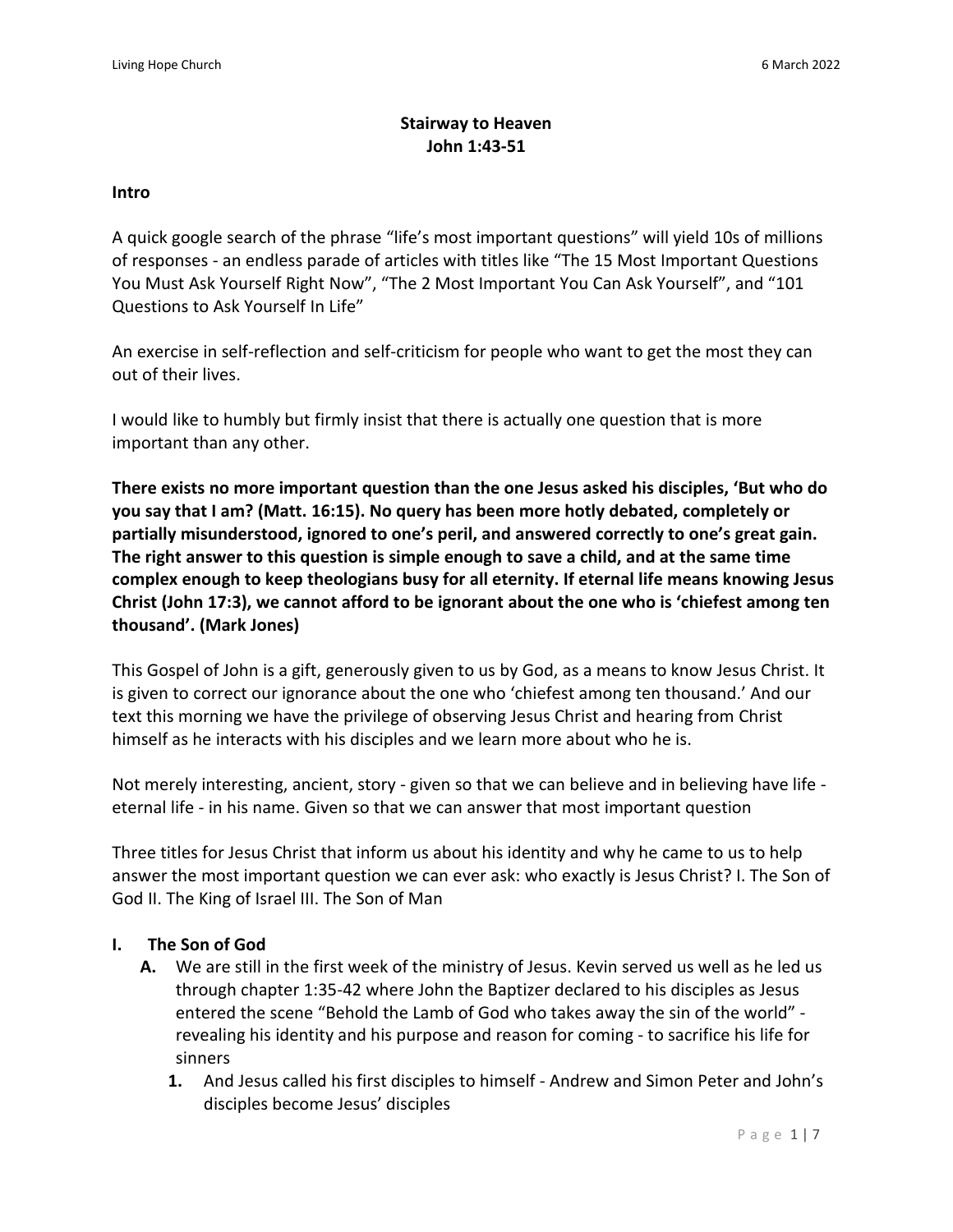- **B.** The next day Jesus decided to go to Galilee and there he finds Philip and calls to him "follow me" - Philip who happened to be from Andrew and Peter's hometown - Bethsaida - Fishertown
	- **1.** Philip finds his friend Nathanael and informs him "We have found the one who is prophesied to come in the law and prophets" - the OT - Jesus of Nazareth, the son of Joseph.
		- **a)** Nathanael's reply is pretty snarky "can anything good come out of Nazareth" pretty harsh dude
			- **(1)** Nathanael was from Cana and there was a rivalry between cities

**Illustration:** As a die-hard Eagles fan - I like Jalen Hurts - Eagles brethren inform me that there is this great QB - humble, smart, hard-working, cares about others but he's on the Dallas Cowboys Can anything good come from Dallas

**C.** v. 46 in the face of Nathanael's cynicism, Philip repeats the words that Christ used to call his first disciples - "come and see" - we find here really the Genesis of the church's mission

**Philip found Nathanael and witnessed to him. That has been the foundational principle of truly Christian expansion ever since: new followers of Jesus bear witness of him to others, who in turn become disciples and repeat the process. (D.A. Carson)**

- **D.** Nathanael though notably skeptical takes Philip up on his invitation and we read in v. 47 that Jesus saw Nathanael heading his way and declared "behold an Israelite in whom there is no deceit" - no pretension
	- **1.** Confused he replies "how do you know me?" Jesus in that moment gives us a glimpse into his divine power as he replies "before Philip called you, when you were under the fig tree, I saw you"
	- **2.** A stunned Nathanael clearly knows what Jesus is describing and changes his tone Rabbi - teacher - more respectable - you are the Son of God! You are the King of Israel!
		- **a)** In that culture a fig tree represented something of home it was common to pray and meditate under the family fig tree - whatever the scenario Nathanael understands that Jesus saw into his private home life, maybe even when he was having devotions and Nathanael understands that only one who possesses the power of God would have had the ability to know and observe that moment
- **E.** In that moment he is convinced that he is in the presence of divinity this is the Son of God - King of Israel in the next point
	- **1.** This a moment where Jesus briefly pulls back the veil of his humanity and reveals something of his divine glory
		- **a)** While in his incarnation he clothed himself in frail humanity Phil. 2 laying aside his glory - humbling himself - taking the form of a servant - in so doing he did not rid himself of his divine power and glory but rather veiled his power and glory by adding a human body to himself as he lived humbly and lowly dependent on the Holy Spirit's power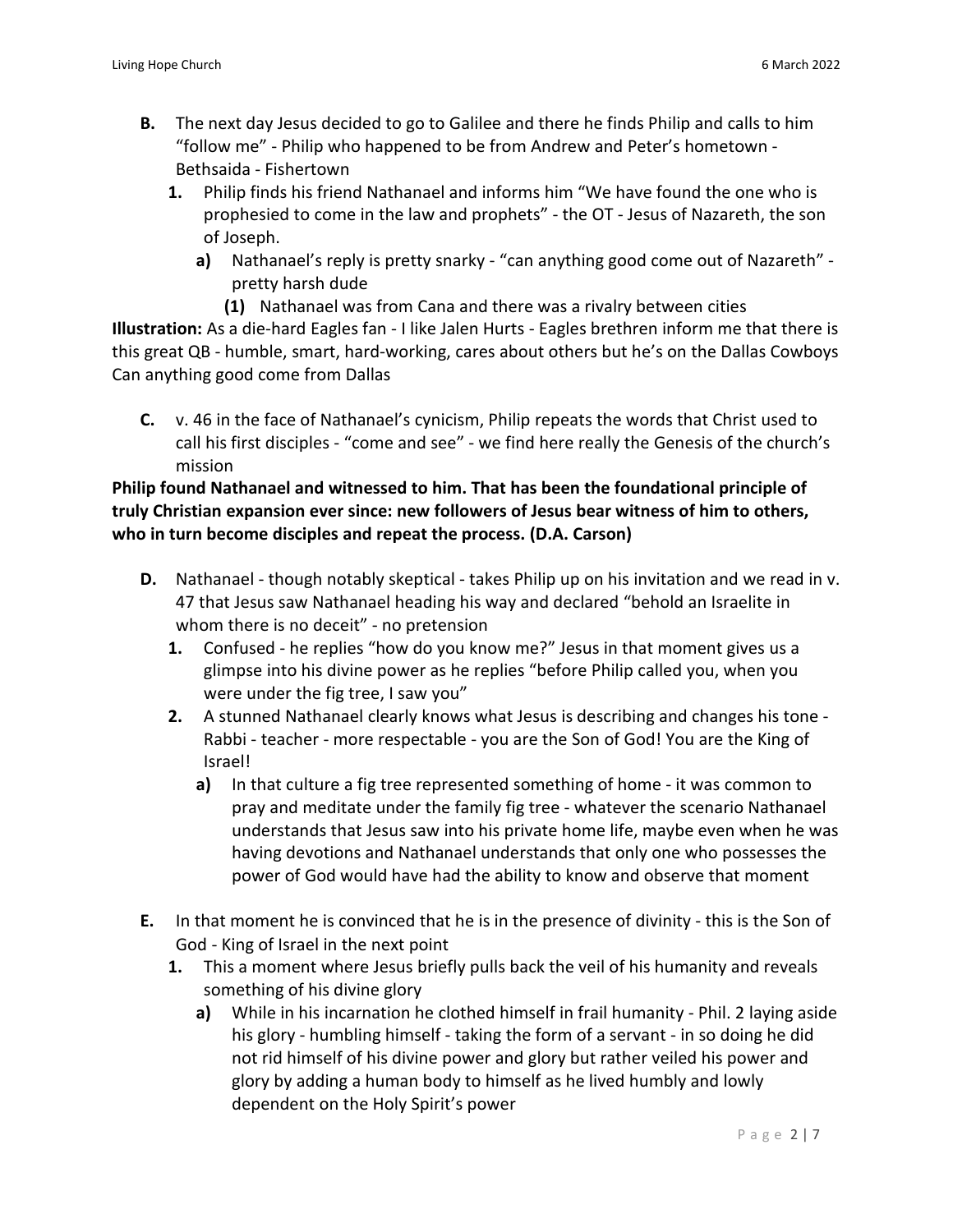**b)** THE Son of God - not A Son of God

# **In the beginning was the Word, and the Word was with God, and the Word was God. (John 1:1)**

- **F.** Application
	- **1.** Here we find Jesus, the Son of God giving a glimpse into his divine nature as he calls Philip and Nathanael to be his disciples
	- **2.** Take note that Philip who invited Nathanael to come and see the Christ while notable for the role he played here, is not highlighted as a remarkable man perhaps most famous from his contribution to the loaves and fishes' discussion in John 6 was skepticism to Jesus

**[5] Lifting up his eyes, then, and seeing that a large crowd was coming toward him, Jesus said** to Philip, "Where are we to buy bread, so that these people may eat?" [6] He said this to test **him, for he himself knew what he would do. [7] Philip answered him, "Two hundred denarii worth of bread would not be enough for each of them to get a little." (John 6:5-7)**

**3.** And yet we find in this Gospel and throughout Scripture that it is ordinary, unremarkable men and women who struggle with weakness and doubts - yet who Jesus is pleased to call his own

**Some of the apostles were undoubtedly men of great ability, but Philip compels us to realize that others were perfectly ordinary people. Jesus had (and has) use for such followers. (Leon Morris)**

- **4.** Ordinary people who follow an extraordinary savior we get the grace HE GETS THE GLORY
- **5.** And we find that it is often the simply testimony about Jesus and the invitation to come and see him that God is pleased to work through

**Few are ever moved by reasoning and argument. Still fewer are frightened into repentance. The man who does the most good to souls, is often the simple believer who says to his friends, 'I have found a Savior; come and see him. '(J.C. Ryle)**

- **II. The King of Israel**
	- **A.** Nathanael declares that Jesus is the Son of God but also the King of Israel. Clearly Nathanael was a man steeped in the OT Scriptures as we observed in his response to Philip that this Jesus is the one of who Moses in the Law and prophets wrote. His impression of Jesus in his divine power would have connected his thoughts to texts that prophesied of a coming King over Israel

**The LORD has taken away the judgments against you; he has cleared away your enemies. The King of Israel, the LORD, is in your midst; you shall never again fear evil. (Zephaniah 3:15)**

**Rejoice greatly, O daughter of Zion! Shout aloud, O daughter of Jerusalem! Behold, your king is coming to you; righteous and having salvation is he, humble and mounted on a donkey, on a colt, the foal of a donkey. (Zechariah 9:9)**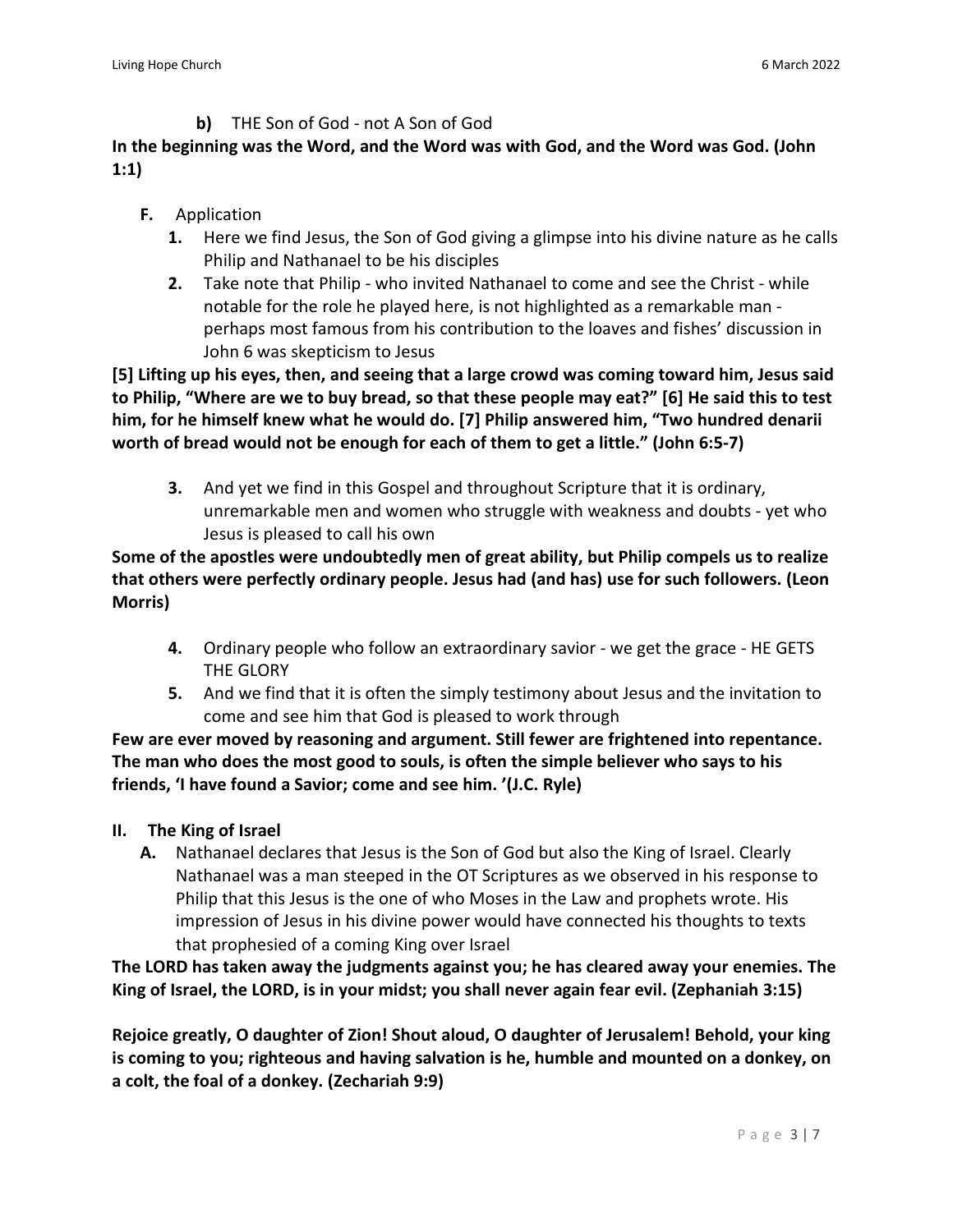- **B.** This revelation of divine omniscience left quite an impression on Nathanael divinity and royalty perceived in this man from Nazareth
- **C.** v. 50 Jesus does not reply by shrugging off these remarkable claims he presses more deeply in - you think that the revelation of my divine insight was something to see - you ain't seen nothing yet - just getting started - you will see greater things than these - GOSPEL OF JOHN - SINLESS LIFE, MIRACLES, MERCIFUL MINISTRY, DEATH AND RESURRECTION - GREATER THINGS
- **D.** So, in Nathanael having been identified as an Israelite indeed an implication in Nathanael's declaration that Jesus is the King of Israel is his submission to this King this King of the Israel of God -
- **E.** The people of God in the new covenant expands to include not only believing Israel but people of every tribe, tongue, and language - not born of ethnicity or heritage - born of God by the Spirit through faith - through submission to this King.
- **F.** Application
	- **1.** How good to be reminded that the Savior we serve is also King the disciples would come to understand as we have through God's Word that his resurrection from the dead and ascension into heaven was a coronation
	- **2.** The King of Israel is the King over all He reigns over all world leaders all world events - having completed his work to bring salvation to all who put their faith in him - he is now seated at the right hand of the majesty on high with all authority
		- **a)** Are you anxious about wars and rumors of wars? Are you fearful of the future? Are you tempted to bitterness over the state of your life?
			- **(1)** Always remember who is actually in charge not Biden, not Putin, not Zelensky - the one who reigns over all things is NONE OTHER THAN THE LORD JESUS CHRIST - THE CRUCIFIED AND RISEN AND REIGNING KING
	- **3.** We serve a great King so it is with deep reverence, wonder and awe that we hear Jesus speak as our text concludes and informs us that not only is he the divine Son of God, the King of Israel, but he is the Son of Man

#### **III. The Son of Man**

**A.** Last verse in this text in the context of a somewhat bizarre statement - we hear Jesus identifying himself as the Son of Man those Jewish men would have immediately made the connection to what was prophesied of in Daniel 7:

[13] "I saw in the night visions, and behold, with the clouds of heaven there came one like a **son of man, and he came to the Ancient of Days and was presented before him. [14] And to him was given dominion and glory and a kingdom, that all peoples, nations, and languages should serve him; his dominion is an everlasting dominion, which shall not pass away, and his kingdom one that shall not be destroyed. (Daniel 7:13-14)**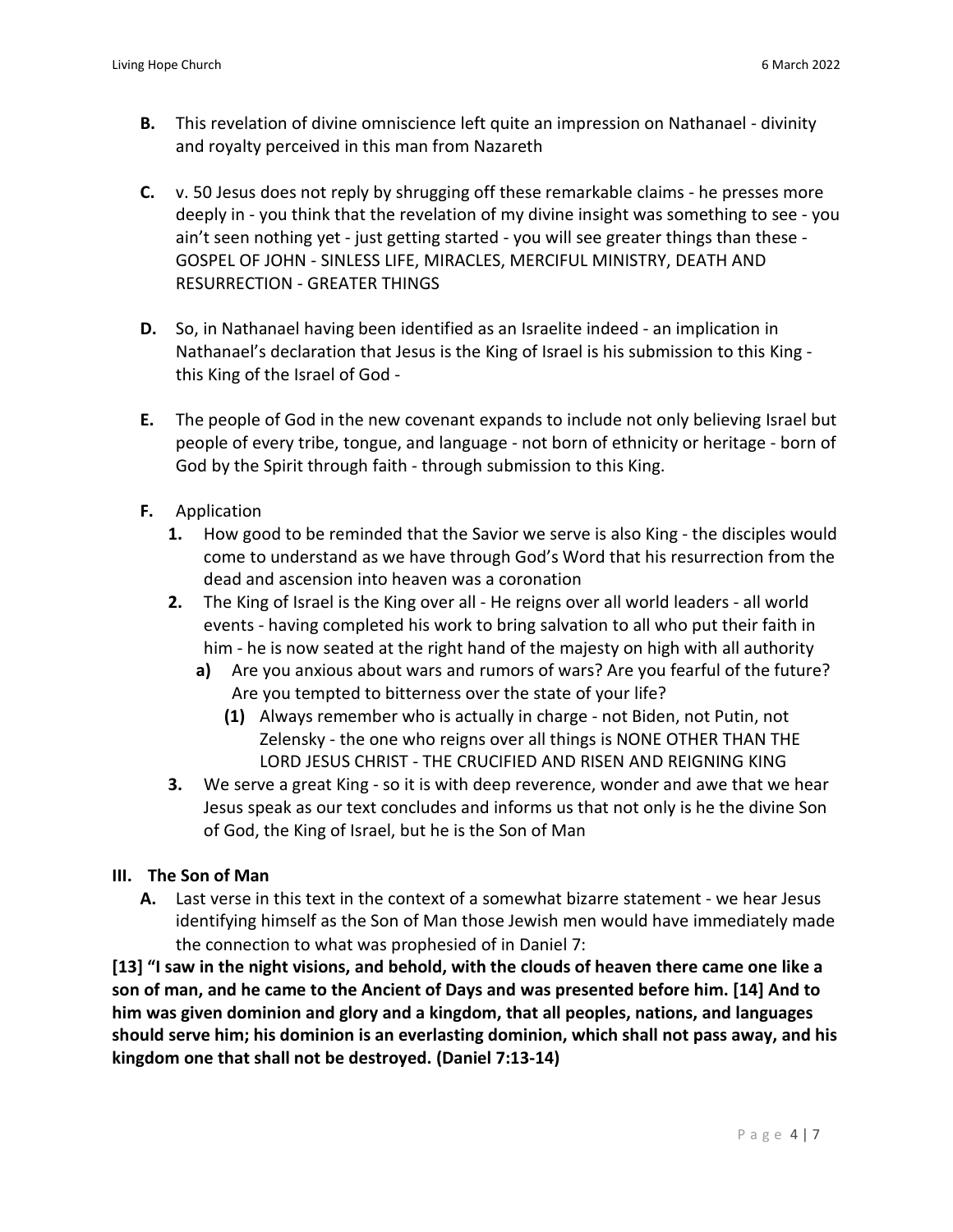- **B.** Understandable for he is the King prophesied of in OT but we find in his fulfillment of Daniel 7 as the Son of Man that Jesus broadens our understanding of his glory as that of both royalty/authority and abject humility for the Son of Man was born as both ancient of days and suffering servant - he came as a man to die as a man for sinners like you and me.
- **C.** This is Jesus favorite title for himself in the Gospels as he identifies as one of us as the Son of Man who came to seek, and to serve and to save
- **D.** I am the Son of Man he says to his disciples plural you all present and all who read and understand and hear the voice of Christ
- **E.** Truly, truly AMEN with authority you will see heaven opened, and the angels of God ascending and descending on the Son of Man - MAYBE A LITTLE WEIRD - Jesus is connecting the nature and reason for his coming with the story of Jacob in Genesis **[10] Jacob left Beersheba and went toward Haran. [11] And he came to a certain place and** stayed there that night, because the sun had set. Taking one of the stones of the place, he put

it under his head and lay down in that place to sleep. [12] And he dreamed, and behold, there was a ladder set up on the earth, and the top of it reached to heaven. And behold, the angels **of God were ascending and descending on it!…And he was afraid and said, "How awesome is** this place! This is none other than the house of God, and this is the gate of heaven." (Genesis **28:10-12, 17)**

- **F.** HERE IN THE PRESENCE OF HIS DISCIPLES JESUS DECLARES THAT THE VISION JACOB SAW OF THE GATE OF HEAVEN OPENED ONTO THE EARTH - IS NOW PHYSICALLY, VISIBLY IN OUR PRESENCE
- **G.** Here is the deal there have been many prophets and holy men who have come declaring they know the way to heaven -Jesus did not come to point the way to heaven - he IS the way to heaven. He is the place where heaven touches down visibly, physically upon the earth - he in his atoning work at Calvary is the stairway to heaven
- **H.** The Son of man who in stretching his hands on the cross spans the expanse between heaven and earth as a mediator

## **For there is one God, and there is one mediator between God and men, the man Christ Jesus, (1 Timothy 2:5)**

- **1.** As John concludes chapter one of this Gospel, he has worked to ensure that we are clear in answering that most important questions about who Jesus is and why he came to us. In chapter 1 of this Gospel as we head towards chapter 2 and his first miracle at the wedding at Cana
- **2.** Eternal Word of God
- **3.** God himself
- **4.** The Light of Men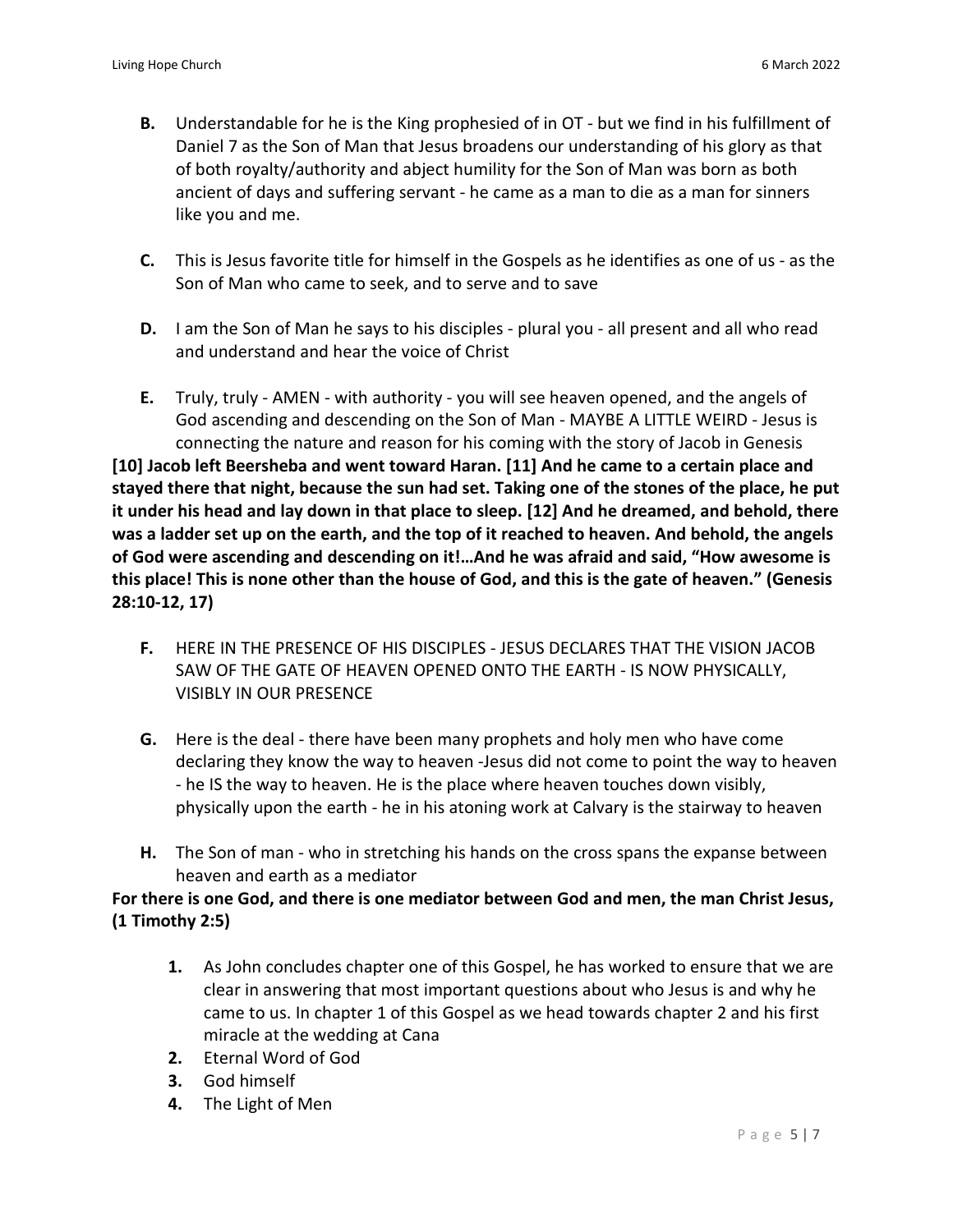- **5.** The True Light
- **6.** Only Begotten from the Father
- **7.** Greater than John the Baptist
- **8.** Jesus Christ the Lord
- **9.** The Lamb of God
- **10.** The one who baptizes with the Holy Spirit
- **11.** The Chosen One
- **12.** The Son of God
- **13.** Rabbi the teacher of heaven
- **14.** The Messiah prophesied of old
- **15.** The King of Israel
- **16.** The Son of Man who became one of us like us in every way yet without any sin to die as one of us - bearing our sin, judgment, the wrath of God - rising bodily and victorious from the grave.
- **17.** The one who is coming again to redeem all things and to raise our bodies to be like his glorified body - we will see him and be like him save in one way - THE SCARS ON HIS HANDS AND FEET THAT STILL ADORN HIM IN HIS RESURRECTION GLORY
- **I.** Application

**There is no God talk without Christ. All talk of religion, all talk of spirituality or spiritual** things, all talk of God or gods is nothing if it is not rooted in and mediated by and through **Christ. Our discipleship is rooted in Christ as well as our evangelism. To speak of God without Christ might be socially more acceptable, but it is entirely unchristian. Without the "Son of Man," the rest of men cannot know God. (Edward Klink)**

- **1.** Written so that we would believe Exclusive SAVIOR UNBELIEVERS
- **2.** NOT THROUGH OUR PERSONAL RIGHTEOUSNESS NOT BASED ON THE RECORD OF OUR WRONGS AND GOOD THINGS WE HAVE ACCOMPLISHED - ONLY IN AND THROUGH CHRIST WE HAVE ACCESS TO HEAVEN ITSELF - THE WONDERS OF HIS GRACE!

#### **Close**

## **There exists no more important question than the one Jesus asked his disciples, 'But who do you say that I am? (Jones)**

He is the Son of God, the King of Israel, the Son of Man. He is greater and more glorious than we can possibly comprehend but we have come and we have seen and we have tasted of the unshakable, unspeakably great goodness of God in Christ. We are just getting started! PRAY THAT HE WOULD BECOME MORE BEAUTIFUL AND MORE BELIEVABLE AS WE STUDY HIS WORD.

**Permissions:** You are permitted and encouraged to reproduce and distribute this material in any format provided that you do not alter the wording in any way and do not charge a fee beyond the cost of reproduction. For web posting, a link to this document on our website is preferred. Any exceptions to the above must be approved by Living Hope Church.

**Please include the following statement on any distributed copy:** By Ben Kreps